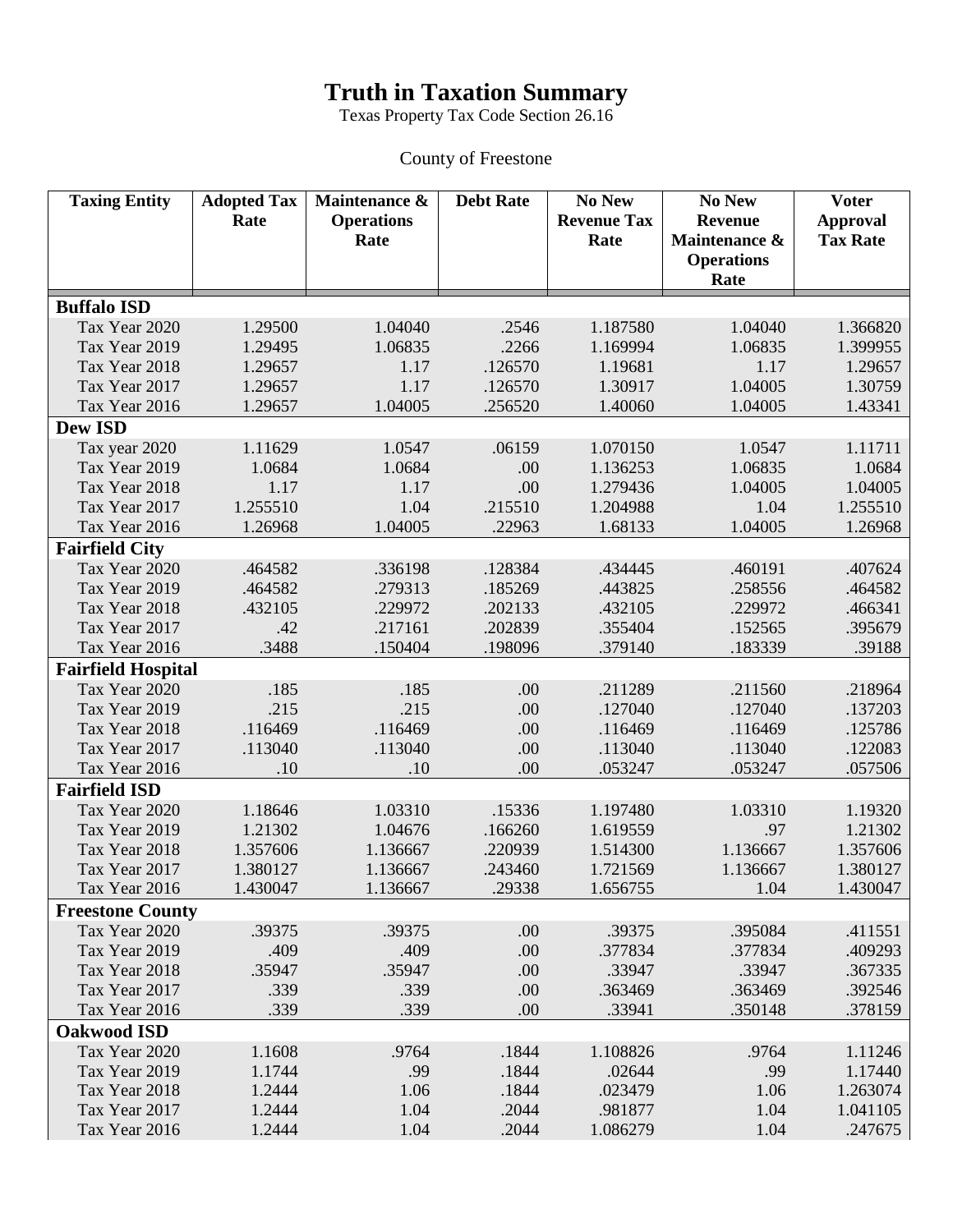| <b>Taxing Entity</b>   | <b>Adopted Tax</b><br>Rate | Maintenance &<br><b>Operations</b><br>Rate | <b>Debt Rate</b> | No New<br><b>Revenue Tax</b><br>Rate | No New<br><b>Revenue</b><br>Maintenance &<br><b>Operations</b> | <b>Voter</b><br><b>Approval</b><br><b>Tax Rate</b> |
|------------------------|----------------------------|--------------------------------------------|------------------|--------------------------------------|----------------------------------------------------------------|----------------------------------------------------|
|                        |                            |                                            |                  |                                      | Rate                                                           |                                                    |
| <b>Streetman City</b>  |                            |                                            |                  |                                      |                                                                |                                                    |
| Tax Year 2020          | .484041                    | .484041                                    | .00              | .484041                              | .484041                                                        | .500982                                            |
| Tax Year 2019          | .505391                    | .505391                                    | .00              | .505391                              | .505391                                                        | .545819                                            |
| Tax Year 2018          | .545042                    | .545042                                    | .00              | .588643                              | .545042                                                        | .588643                                            |
| Tax Year 2017          | .573560                    | .573560                                    | .00              | .573560                              | .573560                                                        | .619451                                            |
| Tax Year 2016          | .574318                    | .574318                                    | .00              | .574318                              | .574314                                                        | .620259                                            |
| <b>Teague City</b>     |                            |                                            |                  |                                      |                                                                |                                                    |
| Tax Year 2020          | .627920                    | .627910                                    | .00              | .729869                              | .721466                                                        | .627920                                            |
| Tax Year 2019          | .776732                    | .636971                                    | .182253          | .776732                              | .636971                                                        | .840968                                            |
| Tax Year 2018          | .759663                    | .623970                                    | .135693          | .759663                              | .623970                                                        | .816376                                            |
| Tax Year 2017          | .755572                    | .617220                                    | .138352          | .699622                              | .704154                                                        | .755572                                            |
| Tax Year 2016          | .771846                    | .614981                                    | .156865          | .771846                              | .614748                                                        | .818059                                            |
| <b>Teague Hospital</b> |                            |                                            |                  |                                      |                                                                |                                                    |
| Tax Year 2020          | .05                        | .05                                        | .00              | .48430                               | .048473                                                        | .050169                                            |
| Tax Year 2019          | .05                        | .05                                        | .00              | .051224                              | .051224                                                        | .055321                                            |
| Tax Year 2018          | .05                        | .05                                        | .00              | .050411                              | .050411                                                        | .054443                                            |
| Tax Year 2017          | .05                        | .05                                        | .00              | .051031                              | .051031                                                        | .055113                                            |
| Tax Year 2016          | .05                        | .05                                        | .00              | .053341                              | .053341                                                        | .057608                                            |
| <b>Teague ISD</b>      |                            |                                            |                  |                                      |                                                                |                                                    |
| Tax year 2020          | 1.26465                    | .9547                                      | .30995           | 1.59189                              | .9547                                                          | 1.26465                                            |
| Tax Year 2019          | 1.47846                    | .97                                        | .50846           | 1.664757                             | .97                                                            | 1.47846                                            |
| Tax Year 2018          | 1.574056                   | 1.04                                       | .534056          | 1.564094                             | 1.04                                                           | 1.574056                                           |
| Tax Year 2017          | 1.580547                   | 1.04                                       | .540547          | 1.668737                             | 1.04                                                           | 1.580597                                           |
| Tax Year 2016          | 1.550819                   | 1.04                                       | .510819          | 2.013571                             | 1.04                                                           | 1.550869                                           |
| <b>Wortham City</b>    |                            |                                            |                  |                                      |                                                                |                                                    |
| Tax Year 2020          | .794600                    | .629844                                    | .164756          | .769921                              | .608545                                                        | .794600                                            |
| Tax Year 2019          | .859238                    | .676985                                    | .182253          | .838235                              | .655982                                                        | .859238                                            |
| Tax Year 2018          | .882523                    | .659957                                    | .222566          | .807312                              | .584746                                                        | .882523                                            |
| Tax Year 2017          | .834964                    | .632004                                    | .202960          | .787820                              | .585189                                                        | .834964                                            |
| Tax Year 2016          | .749626                    | .556016                                    | .193610          | .749626                              | .547192                                                        | .784577                                            |
| <b>Wortham ISD</b>     |                            |                                            |                  |                                      |                                                                |                                                    |
| Tax Year 2020          | 1.1155                     | .8818                                      | .23370           | 1.038570                             | .8818                                                          | 1.118780                                           |
| Tax Year 2019          | 1.233                      | .97                                        | .263             | 1.249031                             | .97                                                            | 1.234018                                           |
| Tax Year 2018          | 1.2985                     | 1.04                                       | .25850           | 1.344311                             | 1.04                                                           | 1.299557                                           |
| Tax Year 2017          | 1.3227                     | 1.04                                       | .28270           | 1.334128                             | 1.04                                                           | 1.3227                                             |
| Tax Year 2016          | 1.31811                    | 1.04                                       | .27811           | 1.361970                             | 1.04                                                           | 1.319249                                           |

The county is providing this table of property tax rate information as a service to the residents of the county. Each individual taxing unit is responsible for calculating the property tax rates listed in this table pertaining to that taxing unit and providing that information to the county.

The **Adopted Tax Rate** is the tax rate adopted by the governing body of a taxing unit.